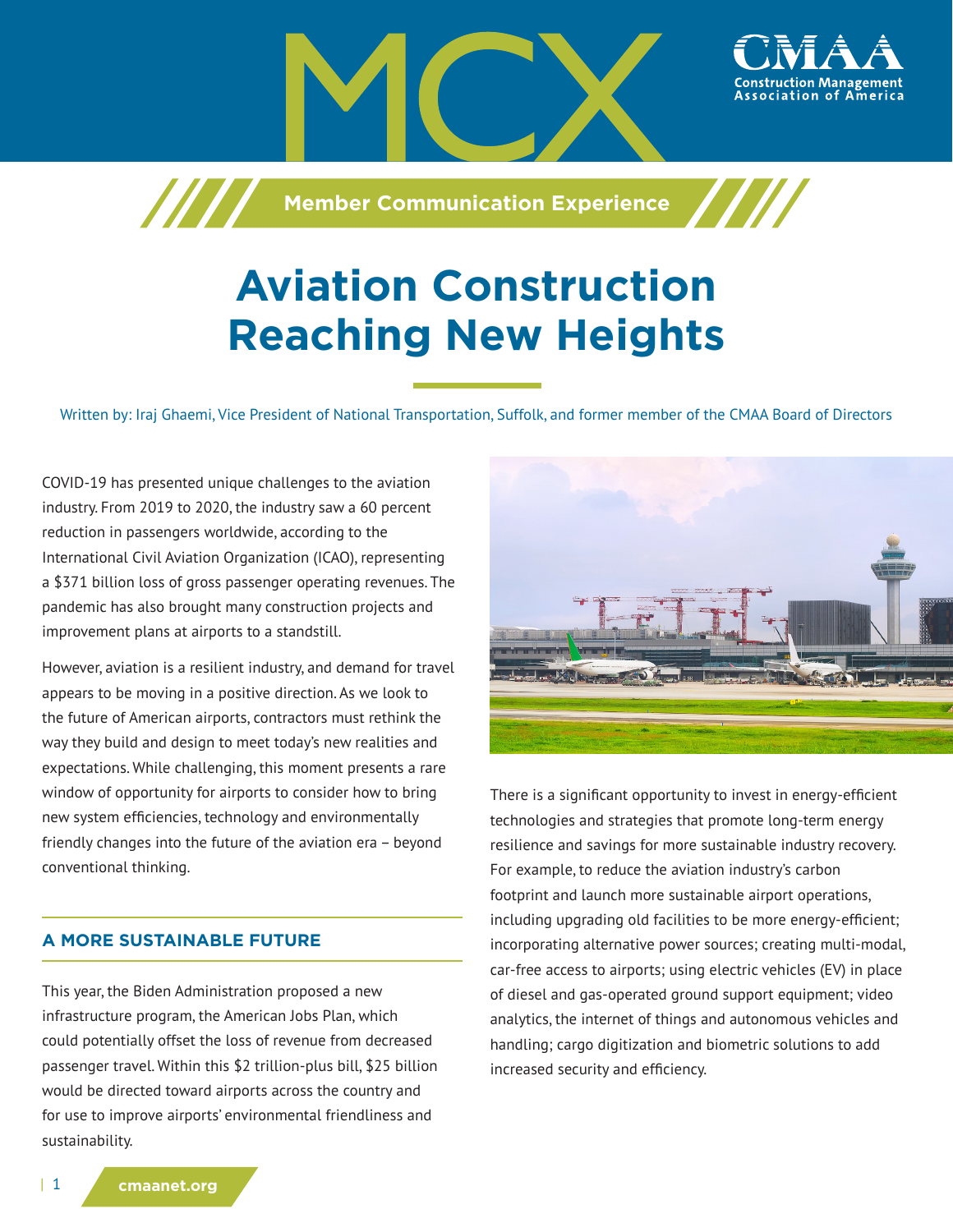#### **POST-PANDEMIC CHANGES**

The pandemic has forever transformed best practices when designing and building airports, starting with adopting a digital-first mindset to create a process to get travelers onto planes as smoothly and seamlessly as possible. Like many other industries, the integration of online tools such as Zoom and Microsoft Teams has been incredibly impactful across construction teams, which previously relied on in-person meetings to do business. In addition, it allowed construction companies to collaborate more closely across engineering, contracting, and architecture, which have been formerly siloed and operated separately.

On the design side, airports are reconsidering the materials used in construction, including opting for easy-to-sanitize, nonporous flooring in areas once carpeted and upgrading HVAC systems to hospital-grade, with enhanced air filtration viruseliminating technology like UV lights.

The pandemic has also changed our expectations as passengers as we prioritize and desire more personal space, such as roomier waiting areas. Technology that enables touchless journeys will also become the standard in time.

## **A CASE STUDY: CALIFORNIA AVIATION**

One region where changes may occur sooner rather than later is in California, a growing aviation market. For instance, Los Angeles is a prime location for one of the country's sport epicenters, hosting 2022 Super Bowl LVI, possibly the FIFA World Cup in 2026, and the 2028 Summer Olympics. As tourism returns and increases around these mega sporting events, the city is working rapidly to improve its infrastructure, including the ongoing expansion of its mass transportation network and the expansion and modernization of the Los Angeles International Airport (LAX). More recently, the Los Angeles Board of Airport Commissioners approved the acquisition of more than \$1 billion in terminal improvements.

Even with these opportunities, there are still challenges ahead. For years, the construction workforce has been experiencing a labor shortage, exacerbated even more by the pandemic and the increasing number of people retiring. This means it is even more critical to attract and train new talent to the industry. Construction firms must also continue to embrace new technologies and design processes to improve efficiencies and leverage data and analytics, remote technology, virtual reality, and collaborative tools to ensure construction teams can meet the demand as the aviation sector grows.

#### **INNOVATION BY NECESSITY**

While construction's digital transformation had already been underway in recent years, shepherded by forward-thinking, tech-savvy contractors, and disruptive start-ups, the pandemic accelerated the need to innovate. As a result, we are living in a period of substantial change but also unprecedented opportunity. The construction industry is well-positioned and prepared to help the aviation sector reach new heights by optimizing smart operations and maintenance processes to increase performance through new technologies.  $\mathcal{L}$